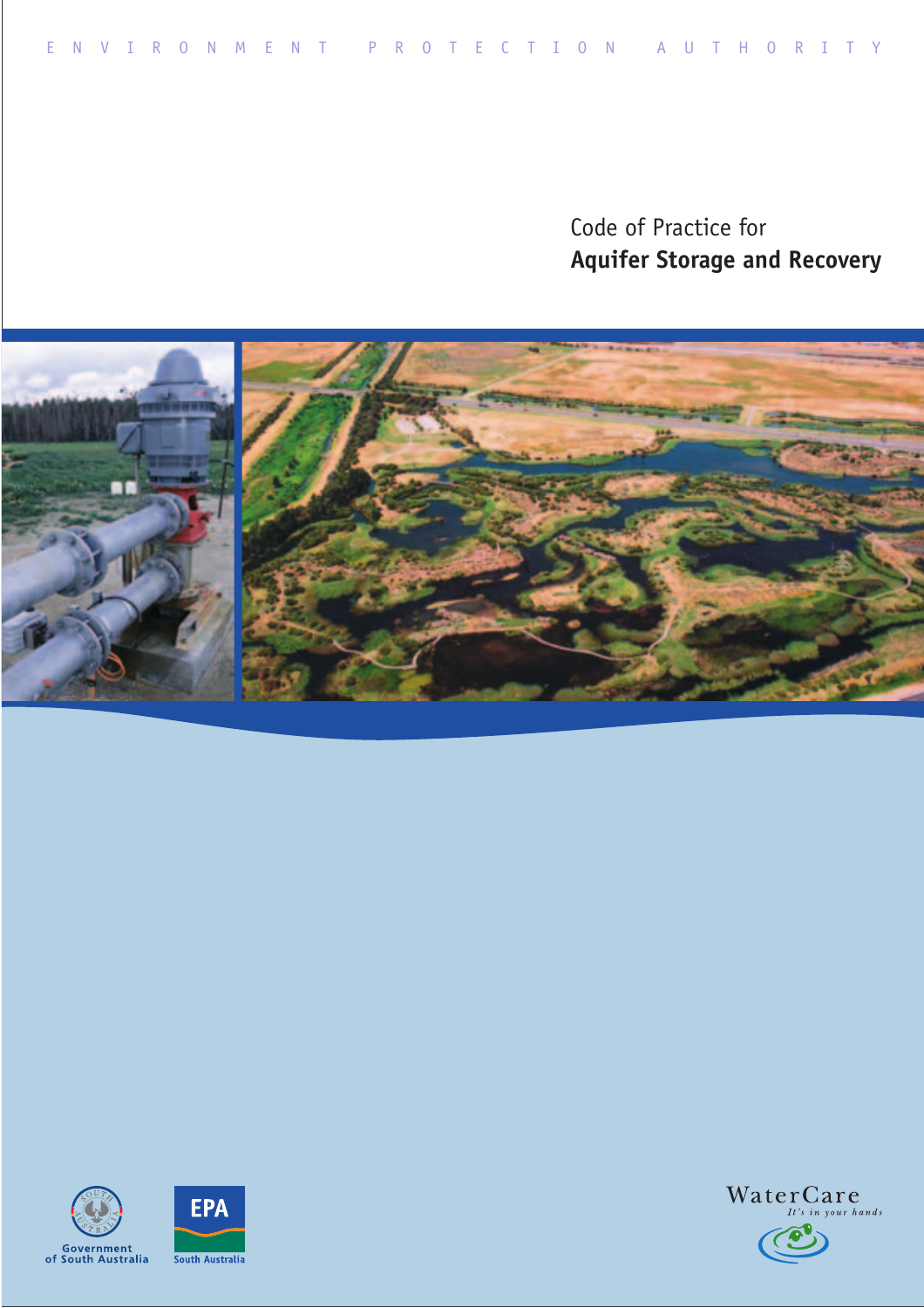**Code of Practice for Aquifer storage and recovery**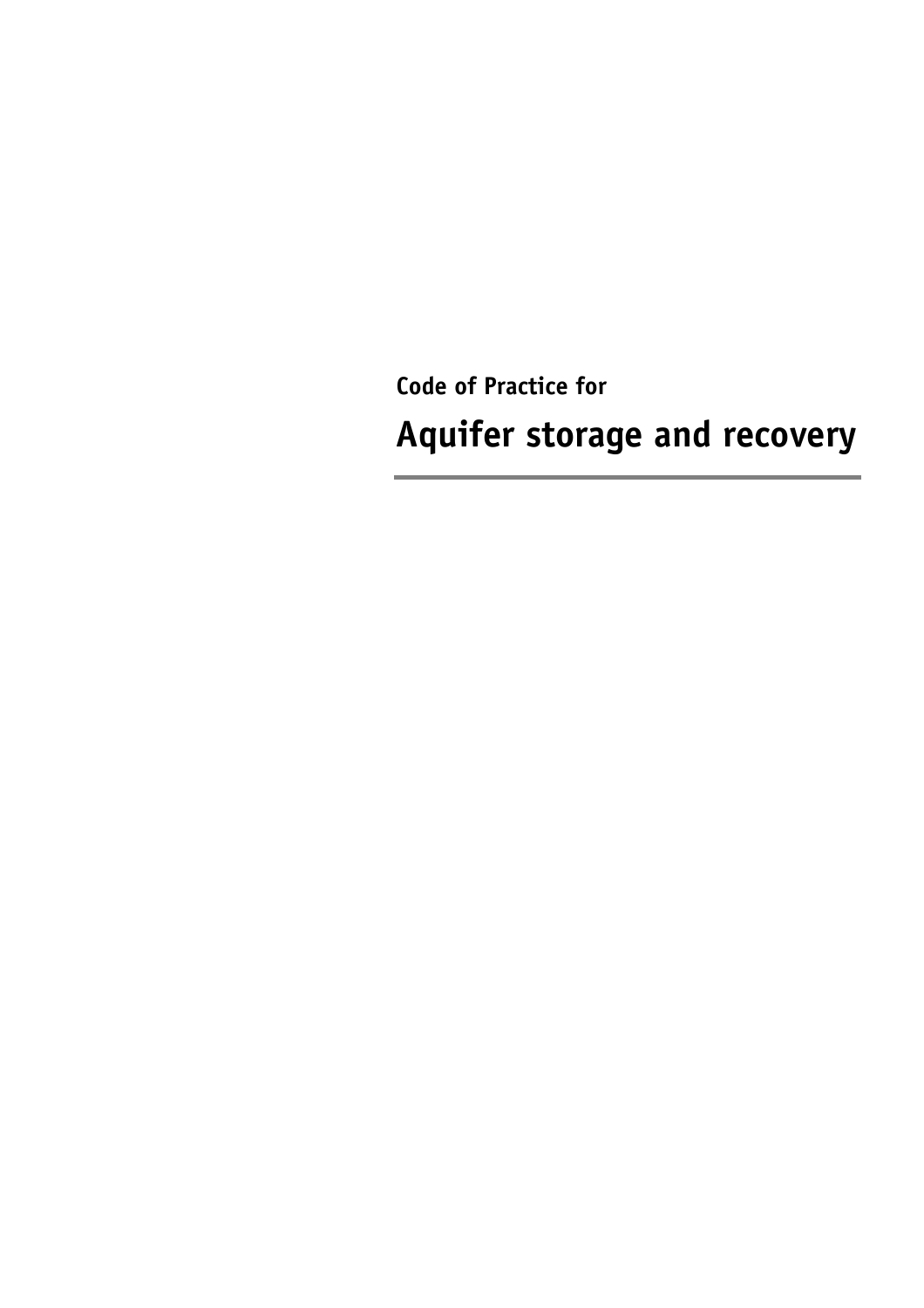#### **Code of Practice for Aquifer Storage and Recovery**

Cover photos: ASR pipe (Dept. Water, Land and Biodiversity Conservation) City of Salisbury greenfields (City of Salisbury)

#### *For further information please contact:*

Environment Protection Authority GPO Box 2607 Adelaide SA 5001

| Telephone:<br>Facsimile: |                   | (08) 8204 2004<br>(08) 8204 9393 |
|--------------------------|-------------------|----------------------------------|
| Free call (country):     |                   | 1800 623 445                     |
| E-mail:                  |                   | epainfo@epa.sa.gov.au            |
| Web site:                | www.epa.sa.gov.au |                                  |

#### **ISBN 1 876562 55 2**

**January 2004** 

<sup>©</sup> Environment Protection Authority

This document may be reproduced in whole or part for the purpose of study or training, subject to the inclusion of an acknowledgment of the source and to its not being used for commercial purposes or sale. Reproduction for purposes other than those given above requires the prior written permission of the Environment Protection Authority.



*Printed on recycled paper*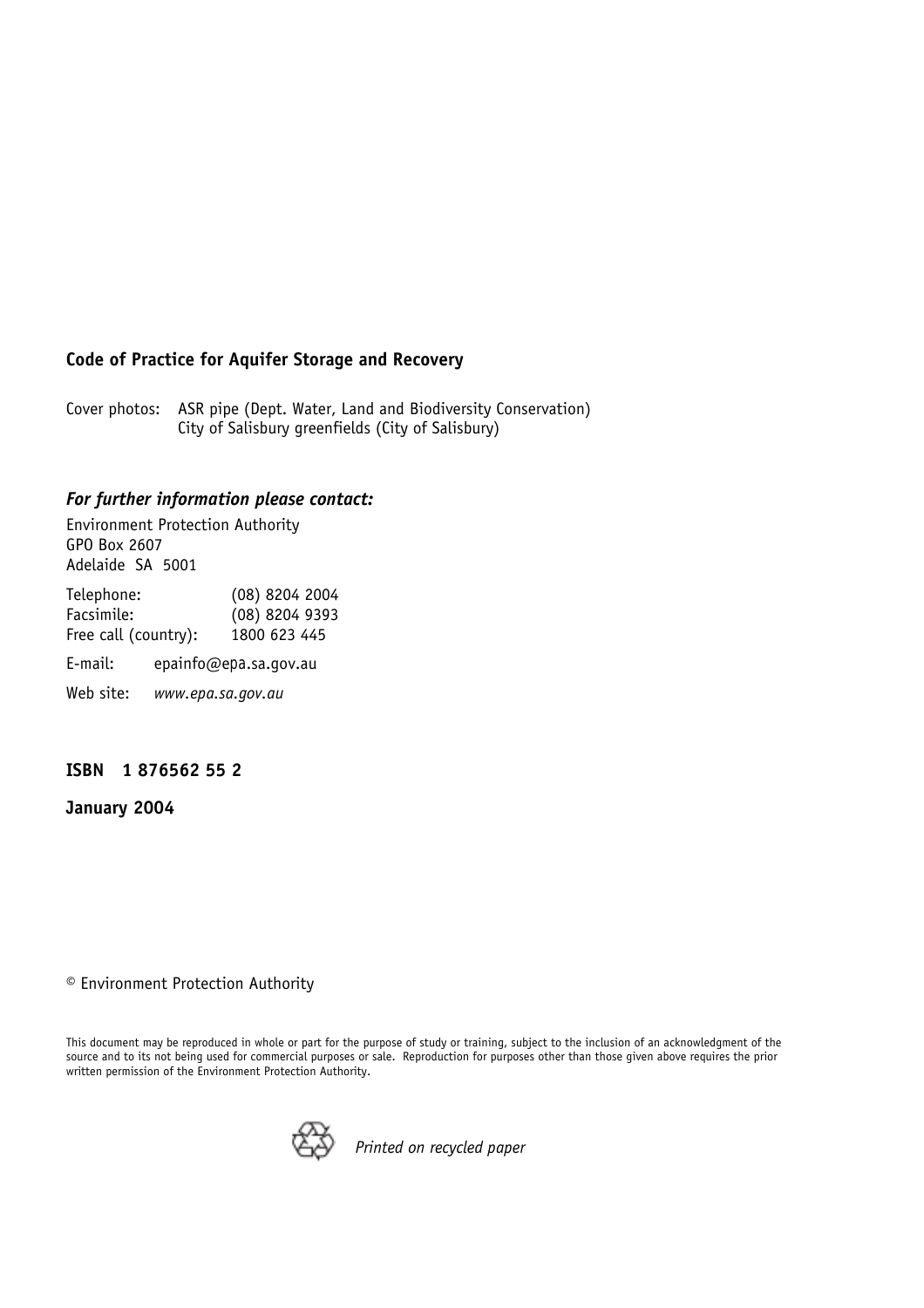# **TABLE OF CONTENTS**

| 1              |                                                                           |  |
|----------------|---------------------------------------------------------------------------|--|
| $\overline{2}$ |                                                                           |  |
| 3              |                                                                           |  |
|                |                                                                           |  |
| 4              |                                                                           |  |
|                | 4.1 Knowledge of pollutant sources in the catchment upstream5             |  |
|                |                                                                           |  |
|                |                                                                           |  |
|                |                                                                           |  |
|                |                                                                           |  |
|                |                                                                           |  |
|                |                                                                           |  |
|                |                                                                           |  |
|                |                                                                           |  |
|                |                                                                           |  |
|                |                                                                           |  |
| 5              |                                                                           |  |
|                |                                                                           |  |
|                |                                                                           |  |
| 6              |                                                                           |  |
| 7              |                                                                           |  |
| 8              |                                                                           |  |
|                | 8.1 Principles and practices that will lead to sustainable operations  11 |  |
|                |                                                                           |  |
|                |                                                                           |  |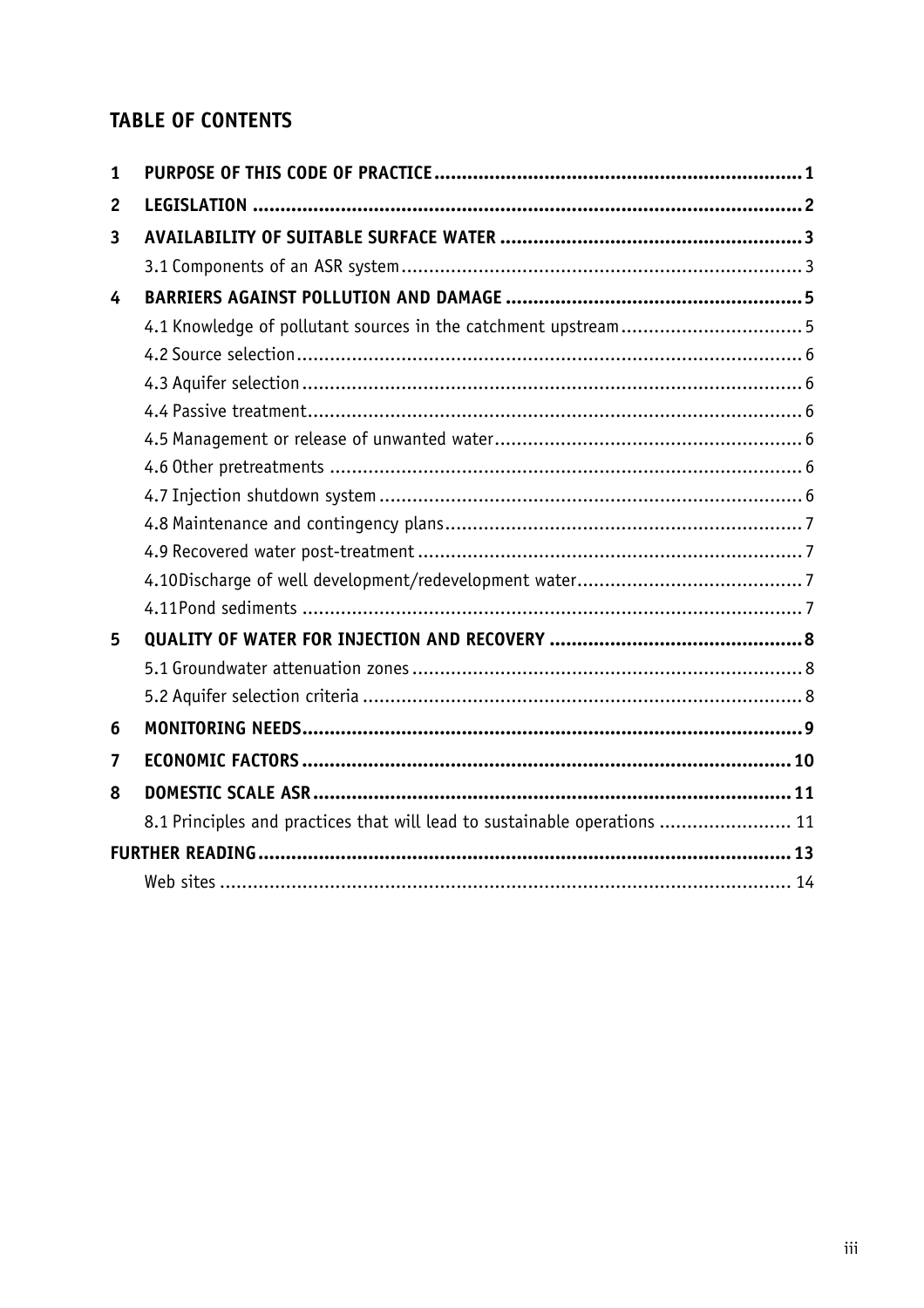### **List of Figures**

| Figure 1 | Components of a well-configured ASR system showing barriers to pollution       |
|----------|--------------------------------------------------------------------------------|
| Figure 2 | Multiple barriers to protect groundwater and recovered water at ASR projects   |
| Figure 3 | Economics of ASR in relation to sustainability (from Dillon & Pavelic 1996) 10 |

#### **Acknowledgement**

The Environment Protection Authority acknowledges the CSIRO Land and Water division as the source for much of the text.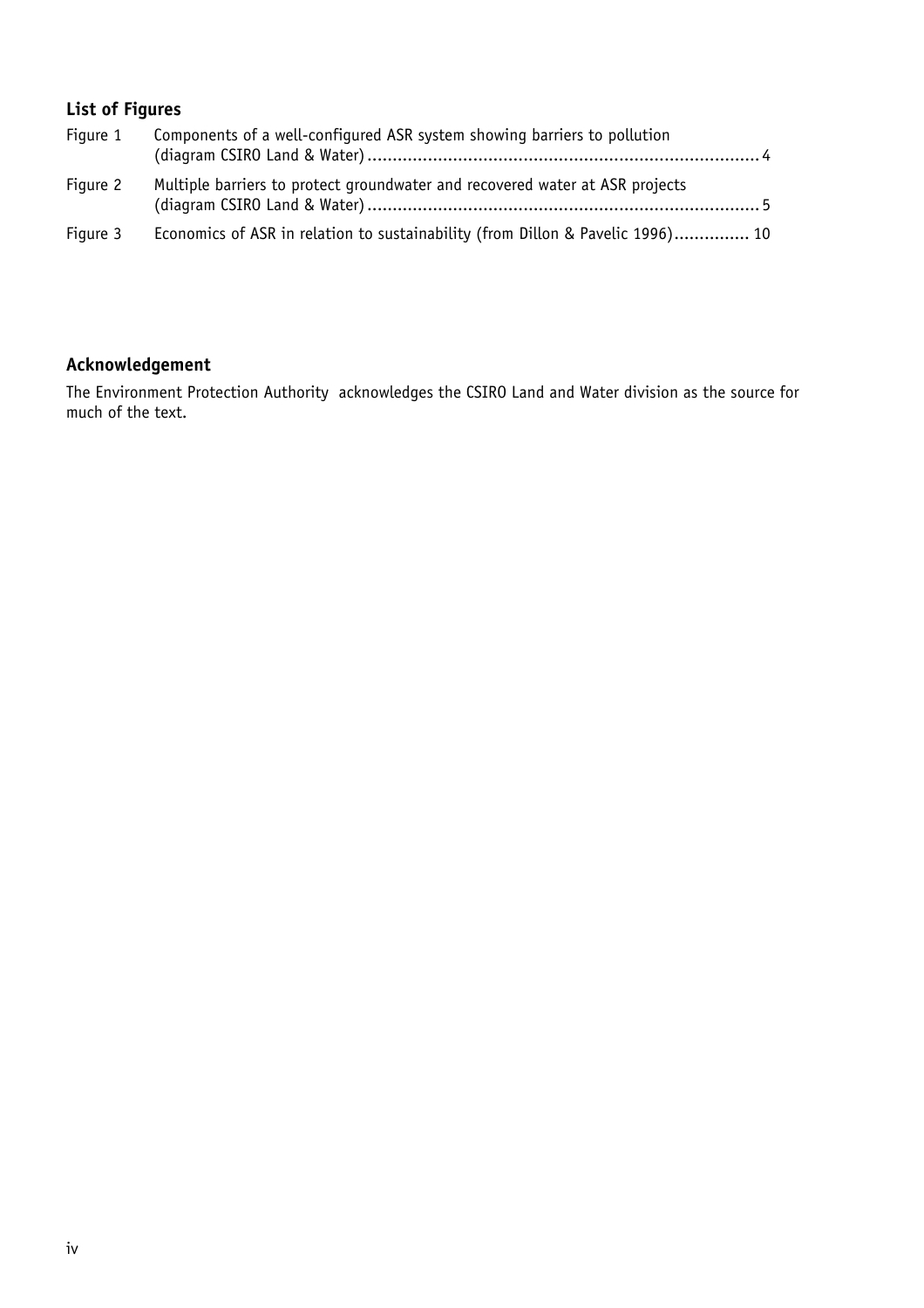#### **DEFINITION OF TERMS**

| aquifer                                    | a rock or sediment in a geological formation, group of formations or<br>part of a formation which is capable of being permeated permanently<br>or intermittently and can thereby transmit water                                                                                                             |
|--------------------------------------------|-------------------------------------------------------------------------------------------------------------------------------------------------------------------------------------------------------------------------------------------------------------------------------------------------------------|
| aquitard                                   | a layer in the geological profile which separates two aquifers and<br>restricts the flow between them                                                                                                                                                                                                       |
| artesian                                   | an aquifer in which the water surface is bounded by an impervious<br>rock formation-the water is held under sufficient hydrostatic<br>pressure that it rises to the surface in any well or borehole which<br>penetrates the overlying confining layer                                                       |
| aquifer storage and<br>recovery (ASR)      | the process of recharging water into an aquifer for the purpose of<br>storage and subsequent withdrawal                                                                                                                                                                                                     |
| artificial recharge                        | the process of artificially diverting water from the surface to an<br>aquifer                                                                                                                                                                                                                               |
| contamination                              | the condition of land or water where any chemical substance or waste<br>has been added at above background level and represents, or<br>potentially represents, an adverse health or environmental impact                                                                                                    |
| coliform                                   | several types of aqueous bacteria; a characteristic of faecal pollution<br>from warm-blooded animals; can indicate sewage pollution of waters                                                                                                                                                               |
| confining layer                            | a rock unit impervious to water, which forms the upper bound of a<br>confined aquifer; a body of impermeable material adjacent to an<br>aquifer                                                                                                                                                             |
| disinfection                               | elimination of pathogenic organisms from water, usually achieved by<br>chlorination, UV exposure, etc.                                                                                                                                                                                                      |
| environmental<br>values                    | particular values or uses of the environment that are conducive to a<br>healthy ecosystem and also provide public benefit, welfare, safety<br>and health, e.g. aquatic ecosystem, drinking water, recreation and<br>aesthetics, agriculture, aquaculture and industrial - often called<br>'beneficial uses' |
| filtration                                 | numerous methods of filtering a water sample or supply to remove<br>suspended sediment and the larger animal and plant life                                                                                                                                                                                 |
| groundwater (also<br>underground<br>water) | water occurring naturally, or stored, below ground level                                                                                                                                                                                                                                                    |
| injection well                             | artificial recharge well through which water is pumped or gravity fed<br>into the ground                                                                                                                                                                                                                    |
| pathogens                                  | disease-causing micro-organisms, many of which are aquatic                                                                                                                                                                                                                                                  |
| pollutant                                  | any solid, liquid or gas (or combination thereof) including waste,<br>smoke, dust, fumes and odour, heat or anything declared by<br>regulation to be a pollutant (see Schedule 4, Water Quality Policy)                                                                                                     |
| pretreatment                               | any treatment (e.g. detention, filtration) to alter the quality of water<br>prior to recharge                                                                                                                                                                                                               |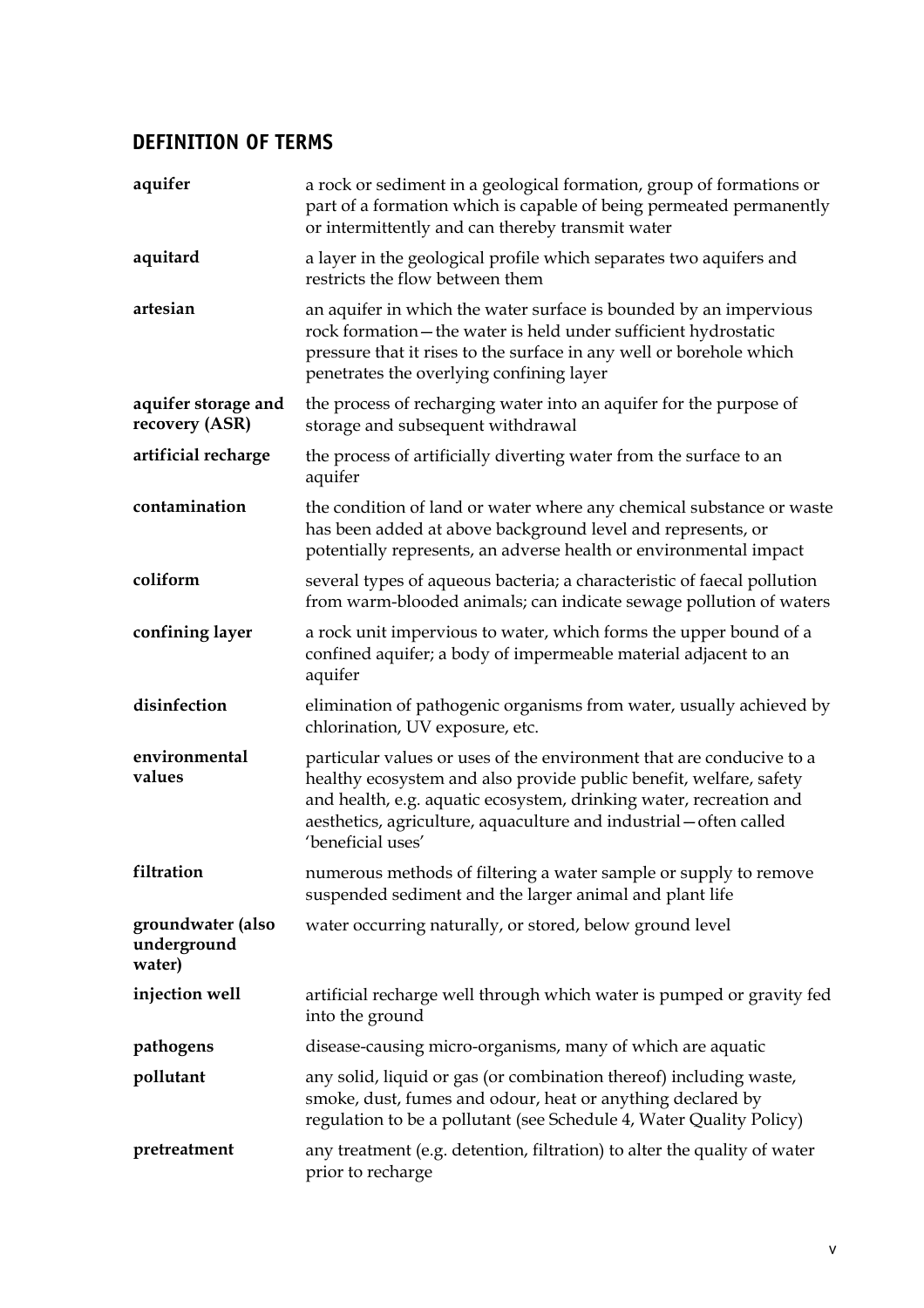| screen     | the part of a well consisting of a slotted well casing or wire-wound<br>tubular frame which permits the flow of groundwater to the well<br>whilst maintaining the integrity of the well |  |
|------------|-----------------------------------------------------------------------------------------------------------------------------------------------------------------------------------------|--|
| stormwater | rain or melted precipitation that runs off land or structures on land                                                                                                                   |  |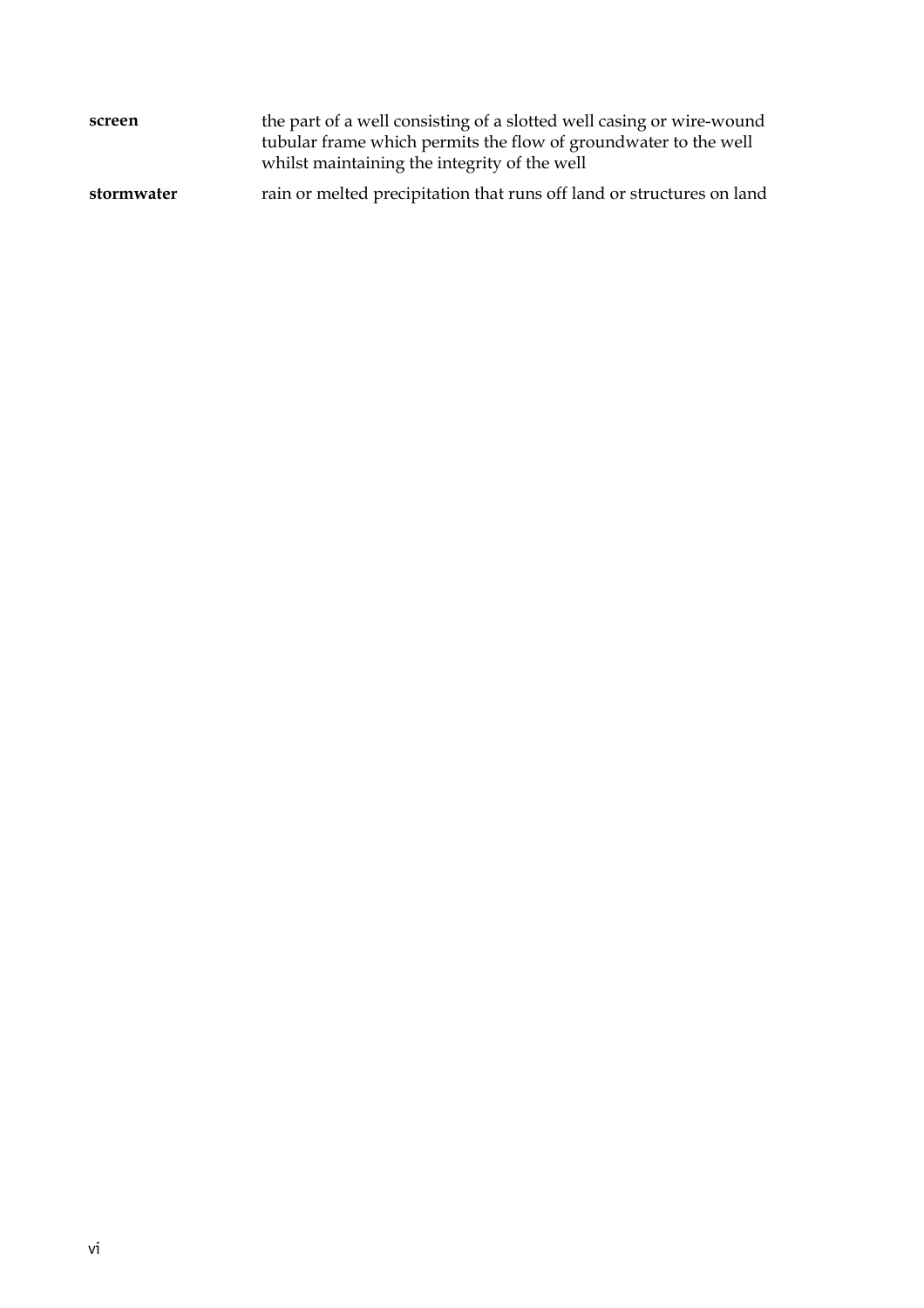#### **1 PURPOSE OF THIS CODE OF PRACTICE**

The *Code of Practice for Aquifer Storage and Recovery* (ASR Code) is for aquifer storage and recovery (ASR) only and is not intended for the disposal of stormwater without pretreatment, monitoring and recovery.

<span id="page-7-0"></span>ASR is the storage of water in a well during times when water is available, and recovery of the same water from a well during times when it is needed.

The ASR Code outlines the requirements of the Environment Protection Authority (EPA) for the storage and recovery of waters in aquifers. By following these requirements, the operator should be able to comply with the *Environment Protection Act 1993* (the Act) and the *Environment Protection (Water Quality) Policy 2003* (Water Quality Policy).

The Act, the Water Quality Policy and this Code are primarily concerned with the protection of the environment, rather than the technical issues concerning ASR or any requirements under other legislation. Regulation of ASR under both the Environment Protection Act and the *Water Resources Act 1997*, including conditions of licence, are not considered in this Code.

The requirements outlined in this document aim to:

- protect or improve groundwater quality where ASR is practiced
- ensure that the quality of recovered water is fit for its intended use
- protect the aquifer and aquitard from being damaged by depletion or over-pressurisation
- prevent problems such as clogging and excessive recovery of aquifer material
- ensure that the impacts on surface waters downstream are acceptable and are taken into account in catchment water management.

Disposal of all waters underground must comply with the Water Quality Policy.

The ASR Code does not apply to injection of wastewater – for example, water from a municipal wastewater treatment plant such as a sewage treatment works or a septic tank effluent disposal (STED) system.

The Code is intended for use by proponents of artificial recharge schemes, consultants, catchment water management boards and councils. It covers a complex subject; although it is intended to be a practical guide, it cannot cover all the situations that may need to be considered at a specific site, and proponents are encouraged to seek professional advice.

Throughout the ASR Code, the use of the words 'must' or 'must not' indicates requirements that need to be followed in order to comply with the Act and the Water Quality Policy. Failure to comply may result in prosecution. Use of the words 'should' or 'should not' indicates advisory information. If followed, this advice ought to lead to a satisfactory outcome, but there may be other ways which have not been specified that would be just as acceptable in achieving the required outcome.

The ASR Code is aimed at protecting the quality of groundwater and associated environmental values, including dependent ecosystems. The broader environmental, social and economic benefits of an ASR scheme are not covered but will be taken into account during the licence application process. The EPA recognises that ASR has significant environmental outcomes in terms of relieving pressure on other water sources (e.g. the River Murray) and sensitive receiving waters. Further, ASR provides South Australia with economic and social benefits.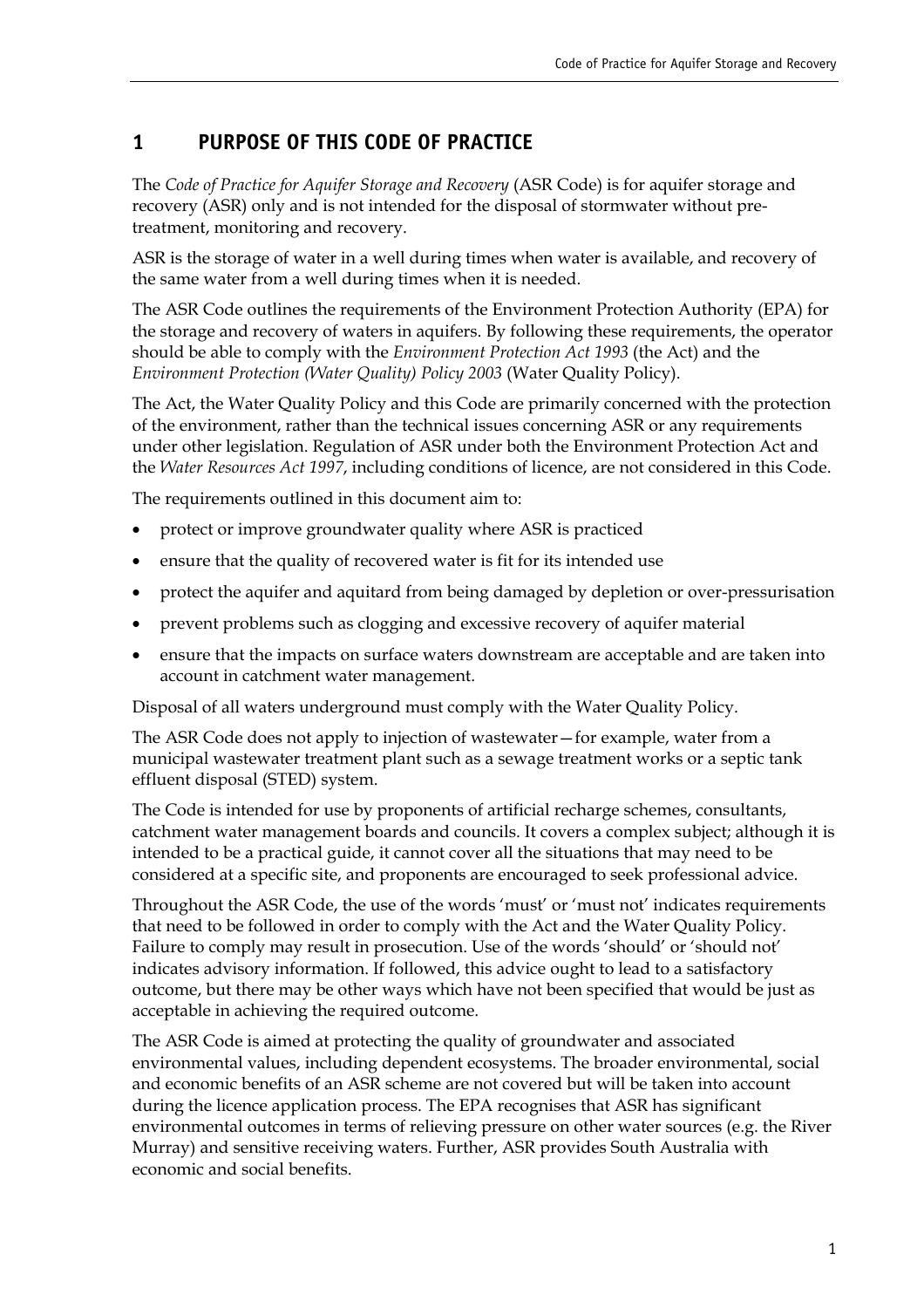#### <span id="page-8-0"></span>**2 LEGISLATION**

The operation of an ASR scheme is subject to the Environment Protection Act, which is concerned with the quality of water stored and recovered. Section 25 of the Act imposes the general environmental duty on all persons undertaking an activity that pollutes to take all reasonable and practicable measures to prevent or minimise any resulting environmental harm.

In the city of Mount Gambier and in the Adelaide metropolitan area, ASR is a prescribed activity of environmental significance (Schedule 1, 4(2) of the Act) for discharge of stormwater from areas greater than 1 ha to aquifers, and requires licensing by the EPA.

#### *Mt Gambier*

In the City of Mount Gambier, the discharge of stormwater by a well or other direct means to the underground aquifer is licensed for a catchment area exceeding 1 ha in size where the stormwater drains to the aquifer from:

- land or premises in the City of Mount Gambier or the Western Industrial Zone of the area of the District Council of Mount Gambier (as defined by the relevant development plan under the *Development Act 1993)*, being land on which a business is conducted; or
- a stormwater drainage system in the City of Mount Gambier or the Western Industrial Zone in the area of the District Council of Mount Gambier (as defined in the relevant development plan under the Development Act).

Licences are issued to discharge stormwater to the aquifer; there is no provision in these licences to extract the water. The prescribed activity is only the discharge of stormwater, not ASR.

The EPA may issue an authorisation in the form of a licence to operate an ASR scheme once development approval has been granted from the local planning authority. Under section 47(2) of the Environment Protection Act, the EPA must grant an authorisation if development approval has been given. Under the referral system in the Development Act, the EPA may direct that the development be refused if it is not satisfied with the environmental impact. To be granted a licence the proponent will need to demonstrate effective ASR operational skills and that the ASR proposal will not cause environmental harm. When the EPA is satisfied that the proposal will allow compliance with the Act, it may grant a licence, to which will be attached operational and reporting conditions.

Operators of an ASR scheme would also need to comply with the mandatory requirements of the Water Quality Policy and the *Water Resources Act 1997*.

Many ASR schemes will not need a licence. To obtain an EPA licence for this activity, the proponent must also obtain a well construction permit from the Department of Water, Land and Biodiversity Conservation (DWLBC) for any proposed wells that will intersect the water table. If groundwater is to be extracted from the aquifer, the proponent must also obtain a licence from DWLBC to extract water. Further information on obtaining these licences/permits should be sought from the DWLBC Water Permit Officer (tel. 8463 6854).

DWLBC licenses the discharge of stormwater to underground aquifers wherever an EPA licence is NOT required under the Act.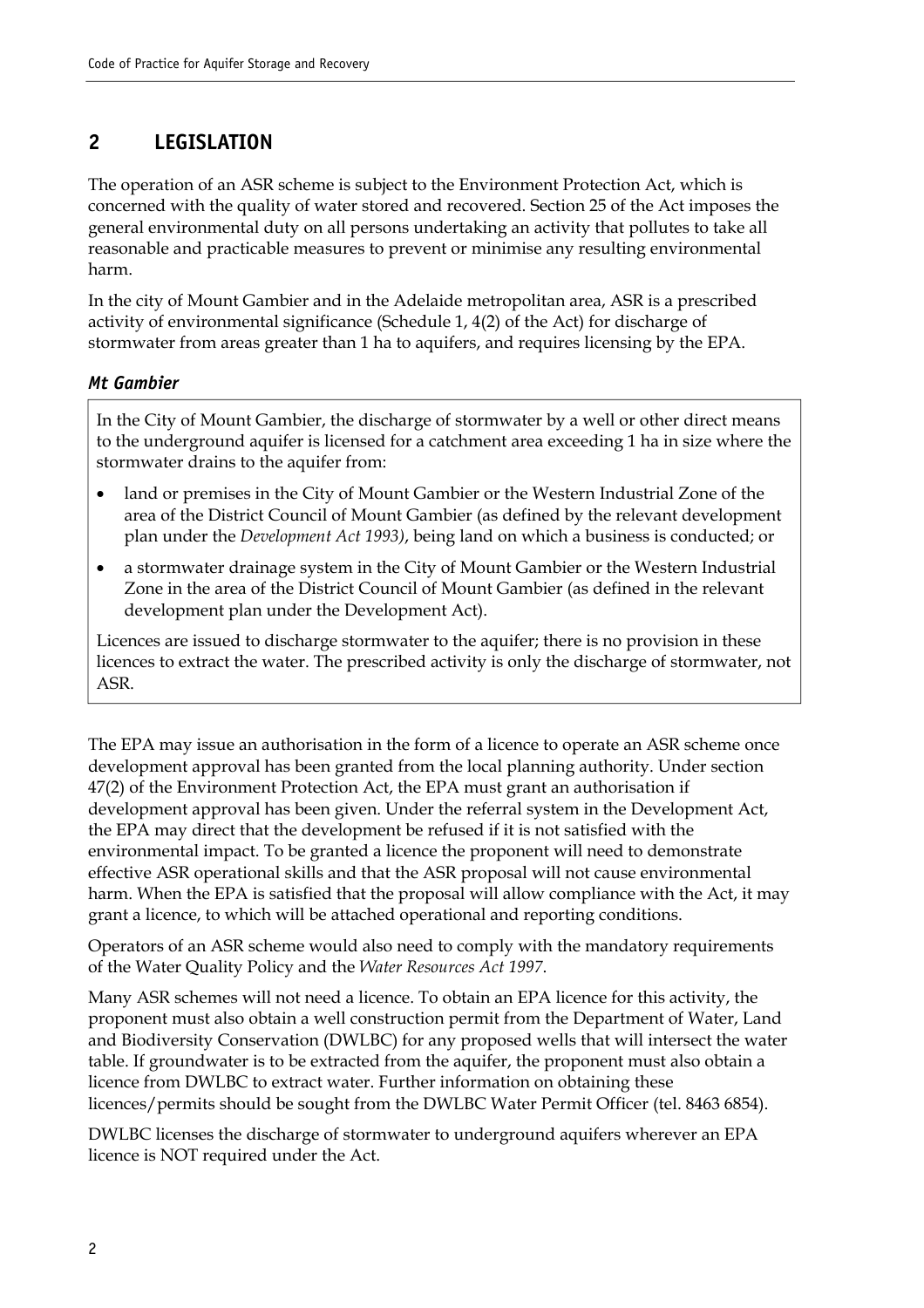### <span id="page-9-0"></span>**3 AVAILABILITY OF SUITABLE SURFACE WATER**

The proponent must identify potential pollution sources upstream, and plan risk management strategies, including pollution contingency plans.

Whenever surface water quality is contaminated (such as the first autumn flush in urban catchments) it should be prevented from entering the detention storage.

Comparisons with native groundwater quality and its environmental values will indicate the requirements for treatment of water detained for injection.

#### <span id="page-9-1"></span>**3.1 Components of an ASR system**

An ASR scheme harvesting stormwater may contain the following structural elements (also see Figure 1):

- a diversion structure from a stream or drain
- a control unit to stop diversion of flow when it is outside the acceptable range of flows or quality
- a wetland, detention pond, dam or tank (which may also be used as a buffer storage during recovery and reuse)
- a spill structure incorporated in wetland or detention storage
- some form of water treatment prior to injection
- well(s) into which the water is injected (may require extraction equipment for periodic purging) – the injection well design may be different from conventional water supply wells, especially in unconsolidated media
- a valve or anti-cavitation device on the injection line
- an equipped well to recover water from the aquifer (injection and recovery may occur in the same well) – a dual purpose injection-recovery well will require the pump to be protected from reverse flows
- a treatment system for recovered water
- systems to monitor the standing water level, and the volumes injected and extracted
- systems to monitor the quality of injectant, groundwater and recovered water
- sampling ports on injection and recovery lines
- a control system to shut down recharge in the event of unfavourable conditions
- provision for the discharge of water purged from the injection well(s).

The area required for ASR project infrastructure will depend on detention storage requirements. Shelter and power will be required for the monitoring units, and if possible these should be located together at a control centre for the operation. Siting should avoid flood-prone land.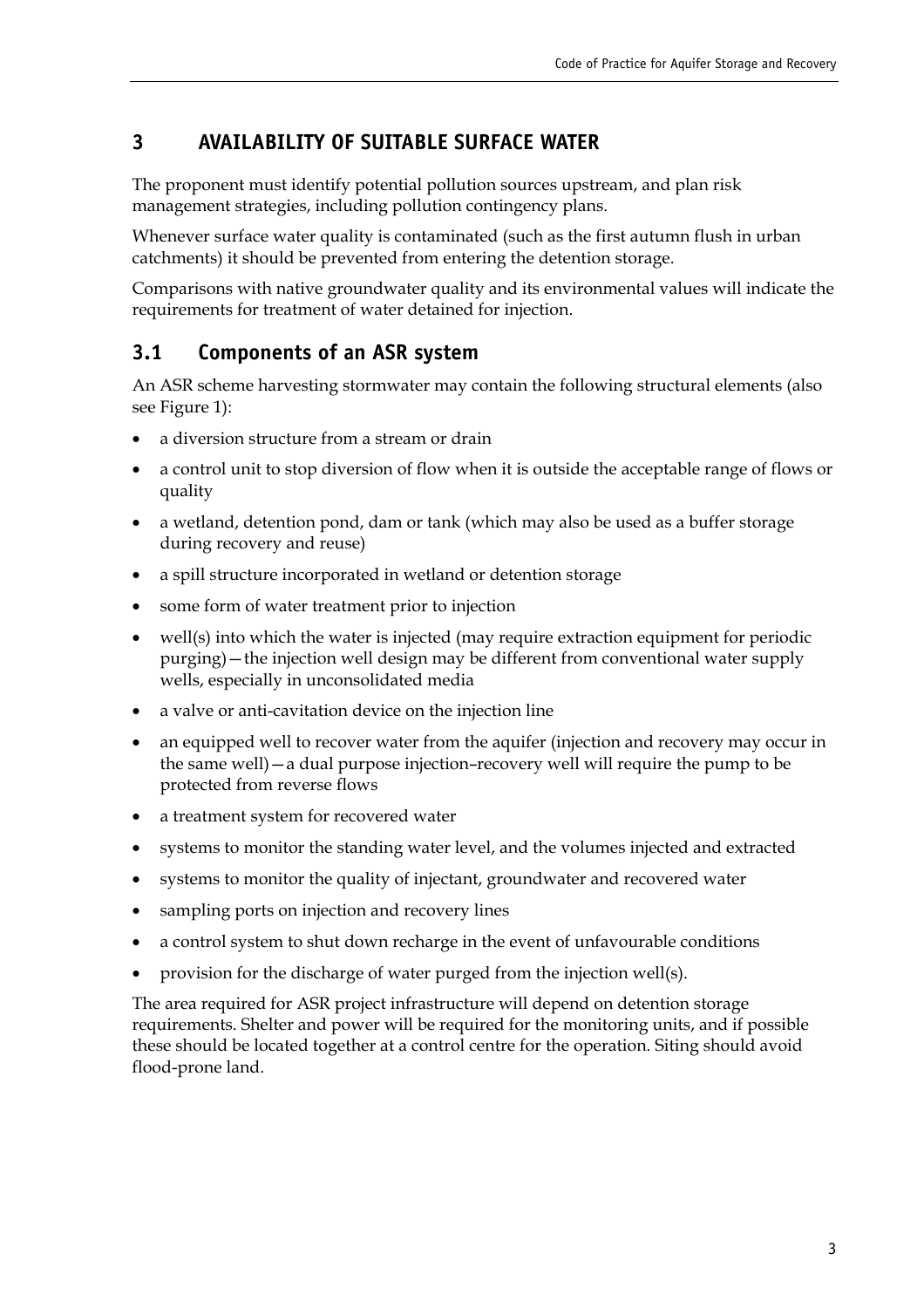

<span id="page-10-0"></span>Figure 1 Components of a well-configured ASR system (diagram CSIRO Land & Water)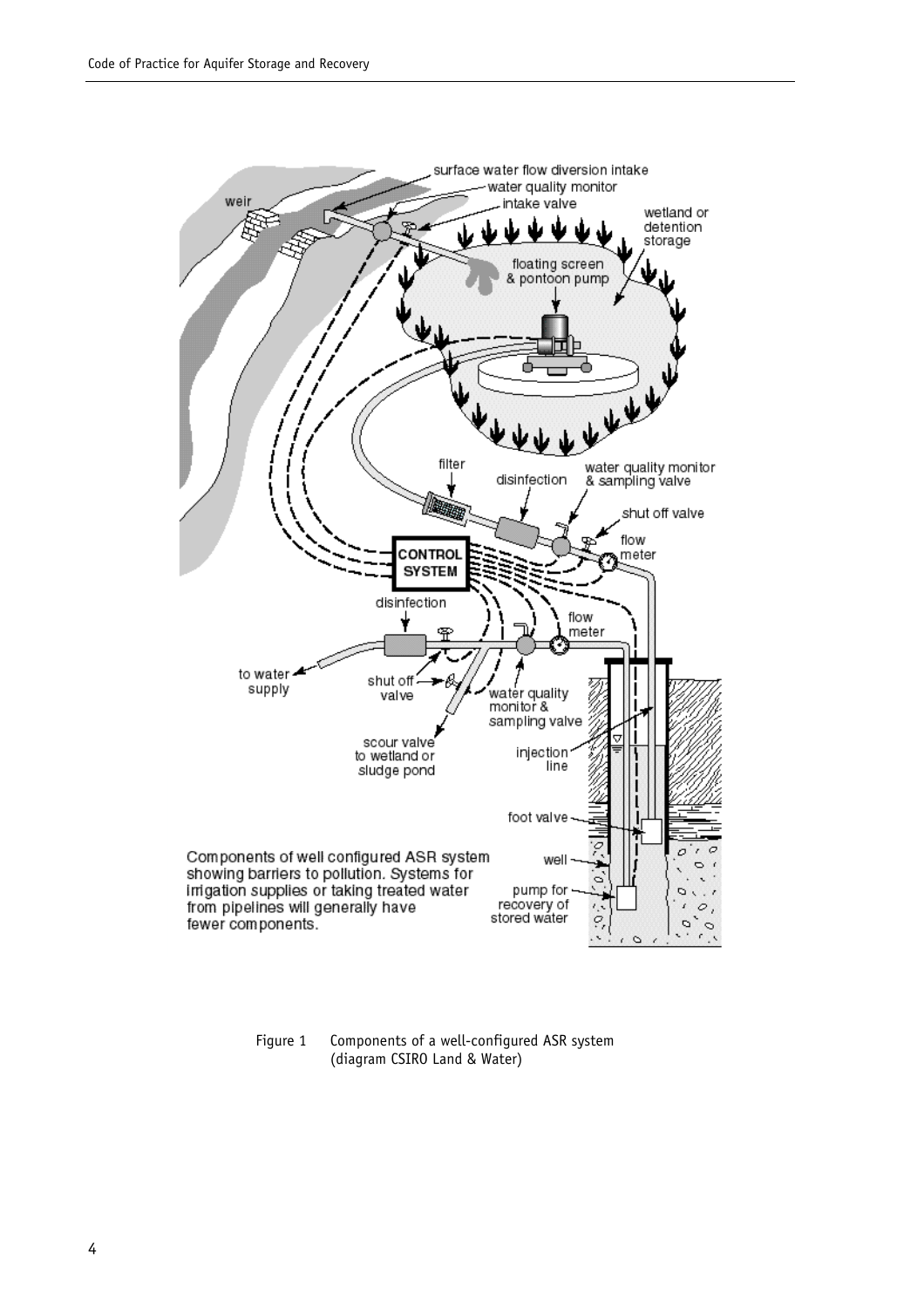#### <span id="page-11-0"></span>**4 BARRIERS AGAINST POLLUTION AND DAMAGE**

Operators of an ASR project must use multiple barriers to reduce the risk of contamination of groundwater supplies (see Figure 2).

Monitoring in itself is not a barrier to pollution and damage, but is an indicator of the success of the barriers described below. It is an essential part of every ASR project. Injectant and recovered water needs to be sampled and analysed according to agreed water quality criteria, and other performance indicators important for the project should be monitored and reported. For example, where passive treatment of pathogens within the aquifer is relied upon, additional monitoring of groundwater may be required.

Increasing the number of barriers incorporated into an ASR scheme increases confidence that the aquifer is protected and that the extracted water is suitable for the intended use. Best management practice should be demonstrated, with all feasible and relevant barriers used to assure groundwater protection is achieved. Use of these barriers has the added benefit of reducing the risk of 'clogging' the ASR injection well.

A well operated and managed system must have many, if not all, barriers described below.



<span id="page-11-2"></span>Figure 2 Multiple barriers to protect groundwater and recovered water at ASR projects (diagram CSIRO Land & Water)

#### <span id="page-11-1"></span>**4.1 Knowledge of pollutant sources in the catchment upstream**

An evaluation of the pollutants that may be present within the injectant water needs to be carried out on a catchment basis. The potential pollutants will vary according to whether the catchment drains urban residential, urban industrial, rural or a combination of any of these catchment types.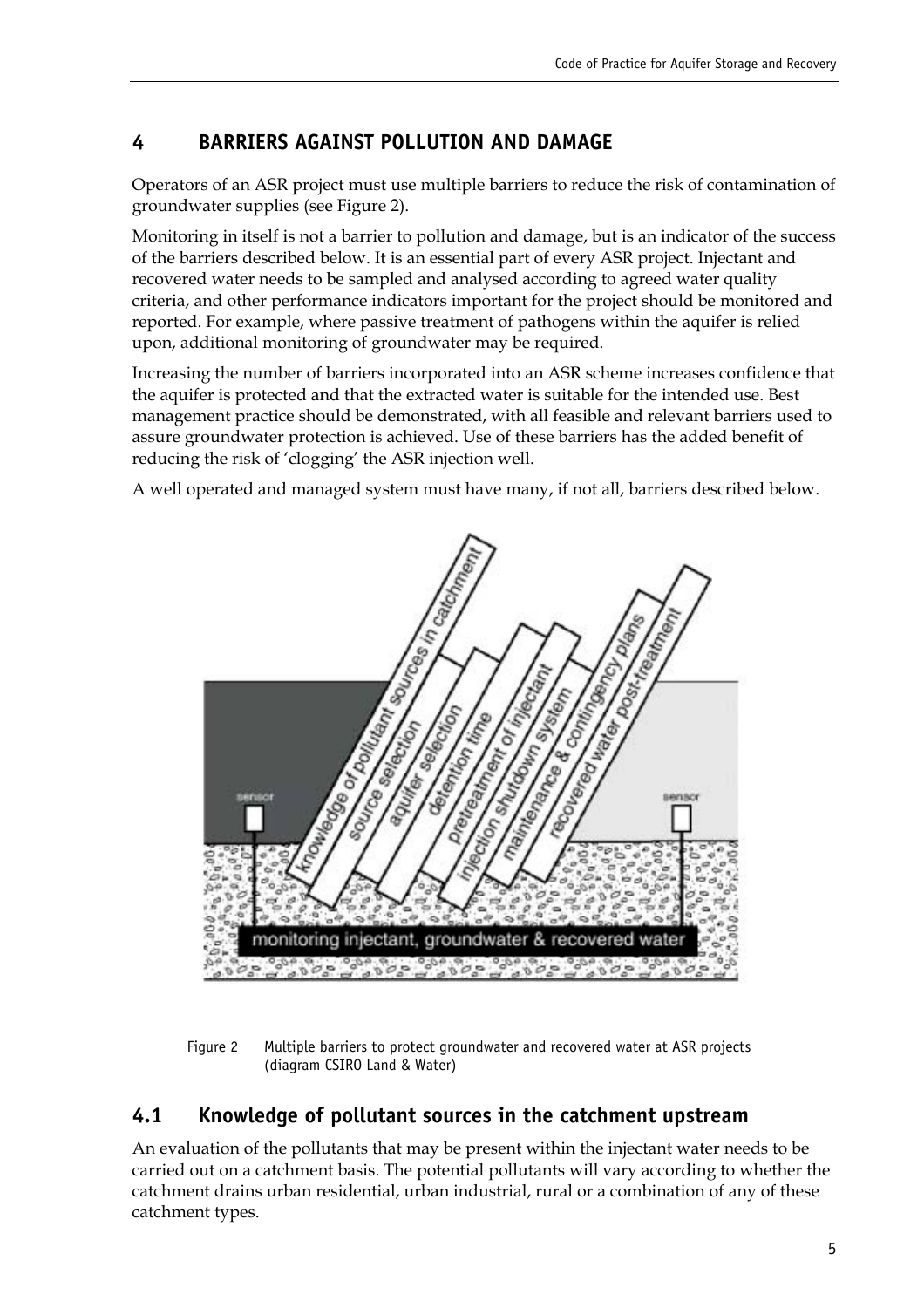The concentrations of pollutants typically have seasonal or within-event patterns, and heavy pollutant loadings can be avoided by being selective in the timing of diversions. Knowledge of the potential pollutants helps to define water quality sampling and analysis costs when determining the viability of the ASR project.

## <span id="page-12-0"></span>**4.2 Source selection**

If artificial recharge is proposed to augment drinking water supplies, it should be possible to divert runoff from polluted surfaces away from the project, or to collect runoff only from roofs in order to obtain the quality of water required for injection.

# <span id="page-12-1"></span>**4.3 Aquifer selection**

The Water Quality Policy requires that the quality of water to be injected must be no worse than the quality of water already in the aquifer, and better if possible. This may exclude the use of aquifers containing high quality groundwater for ASR schemes. Other users of the aquifer need to be considered in aquifer selection.

## <span id="page-12-2"></span>**4.4 Passive treatment**

A detention pond reduces variability in water quality and therefore mitigates the effects of isolated pollution events in the catchment. Detention storage also allows time to shut down injection if pollution of the surface water source occurs before the diversion to the pond can be closed.

## <span id="page-12-3"></span>**4.5 Management or release of unwanted water**

Plans also should be considered for the management or release of unwanted water in the detention storage.

If water is received directly from a pipeline or main, it is preferable not to involve a detention storage as this simply allows opportunities for algal and bacterial contamination.

## <span id="page-12-4"></span>**4.6 Other pretreatments**

Screens should be used to sieve out leaf litter, gross pollutants and aquatic life, and prevent these reaching the filter or the injection well. Generally these will be floating screens that also exclude any surface scums from the intake (e.g. from hydrocarbons and pollens) reaching the injection well.

Swimming pool filters, such as recirculating sand filters with backwash facilities, cartridge filters, and diatomaceous earth filters, are relatively cheap and can help reduce concentrations of suspended sediments in injectant water. While these filters will not affect dissolved solutes, they may reduce the frequency of back-flushing of the injection well to economic advantage, especially for turbid source waters and fine-grained aquifers. Simple disinfection systems are also available, including ultraviolet and electrode chlorination systems, which can reduce pathogenic bacteria in injectant water and may reduce the growth of bacterial slimes within the injection well. However, no free chlorine or disinfection products containing chlorine are to be recharged or introduced to the aquifer.

## <span id="page-12-5"></span>**4.7 Injection shutdown system**

Controllers should be incorporated to shut down the injection pump or valve if any of the following exceed the criteria for the environmental values of the aquifer: standing water level in the well, injection pressure, electrical conductivity (salinity), turbidity, temperature,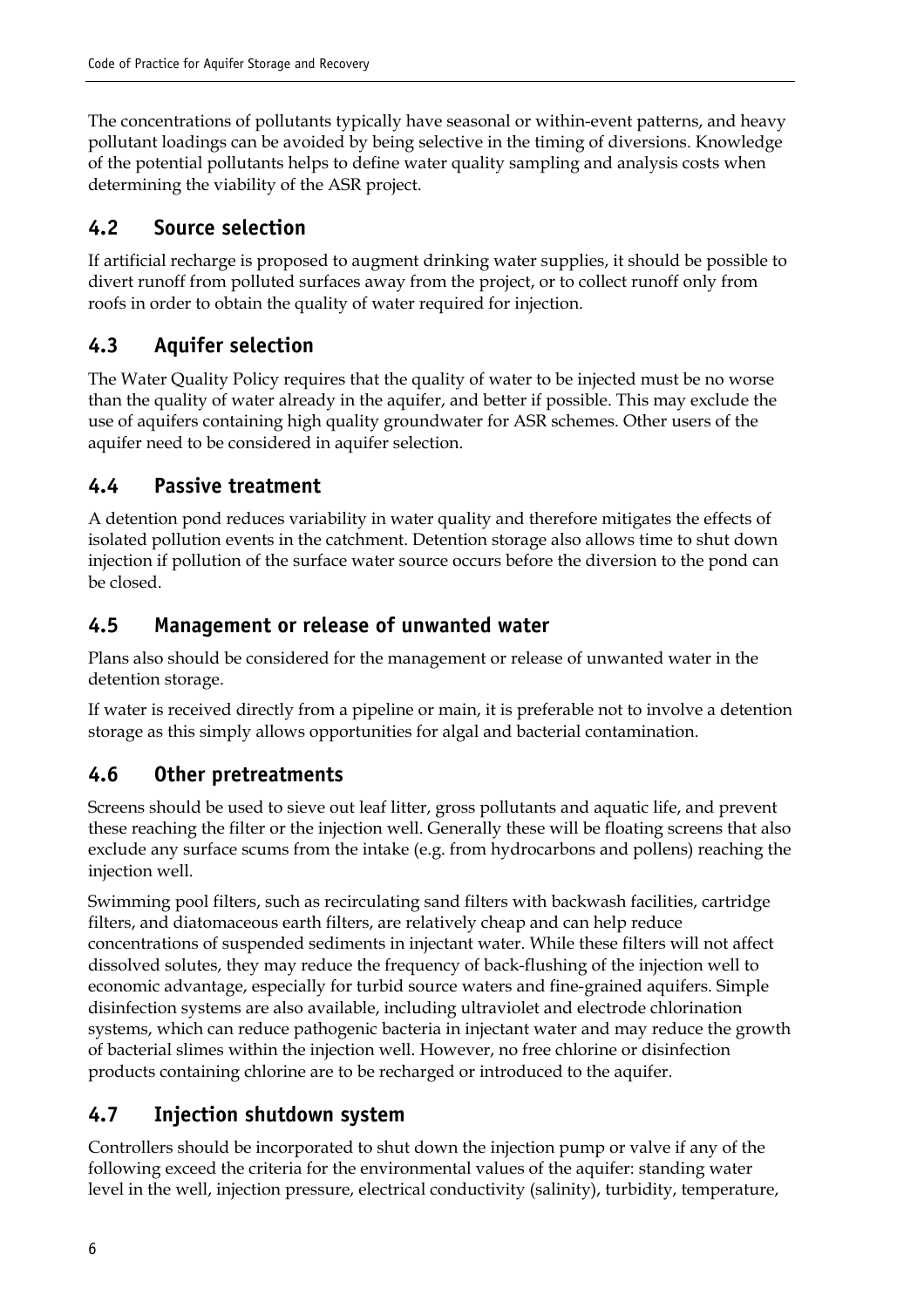pH, dissolved oxygen concentrations, volatile organics, and other pollutants likely to be present in injectant water that can be monitored in real time.

Use of this technology demonstrates best management practice. The cost of remedial activities for a single pollution event may significantly exceed the cost of control equipment.

## <span id="page-13-0"></span>**4.8 Maintenance and contingency plans**

Protection of the surface water pond from contamination will be necessary. This includes constructing the pond away from flood-prone land, taking care with or avoiding the use of herbicides and pesticides, planting non-deciduous vegetation, and preventing mosquitoes and other pests breeding in the detention pond.

Monitoring equipment should be recalibrated at manufacturer-specified intervals. Pumps and pretreatment equipment need to be maintained, e.g. by replacing filter media at manufacturer-specified intervals or volumes. Keeping records of maintenance is part of good management practice.

Contingency plans are required in the event of contaminated water being inadvertently injected. This would include consideration of how to determine the duration of recovery pumping, what sampling intervals are needed and what to do with recovered water.

# <span id="page-13-1"></span>**4.9 Recovered water post-treatment**

For drinking water supplies, recovered water may need to be treated, e.g. using ultraviolet disinfection. For some other forms of supply, such as irrigation via drippers, it may be necessary to insert a cartridge filter. Commissioning tests on the operation will indicate if these are necessary.

## <span id="page-13-2"></span>**4.10 Discharge of well development/redevelopment water**

This water must not be disposed of to a water body or a watercourse unless it is of suitable quality. It may be used on site, possibly for irrigation, discharged to the sewer (with the approval of the relevant authority), or returned to the wetland.

# <span id="page-13-3"></span>**4.11 Pond sediments**

Ponds should be properly constructed and maintained to prevent leaching of pollutants to groundwater - refer to the EPA Guideline *Wastewater Lagoon Construction*. It is an offence under the Water Quality Policy to allow polluted water to intercept the underlying water table. Pond banks should be vegetated to reduce re-suspension of colloids due to wave action. The active storage range should be restricted to reduce the opportunity for cracking of clay liners and to help maintain vegetation cover.

Detention time allows uptake of nutrients by algae, and settling of the larger suspended sediments and any attached heavy metals. Heavy metal reductions of more than 70% are commonly recorded in typical urban wetlands. The figure depends on detention time, sediment sizes and the degree to which the banks of the pond are protected (by reeds) from wave action and re-suspension of clays. Design guidelines for stormwater pollution control ponds and wetlands are available (Lawrence & Breen 1998).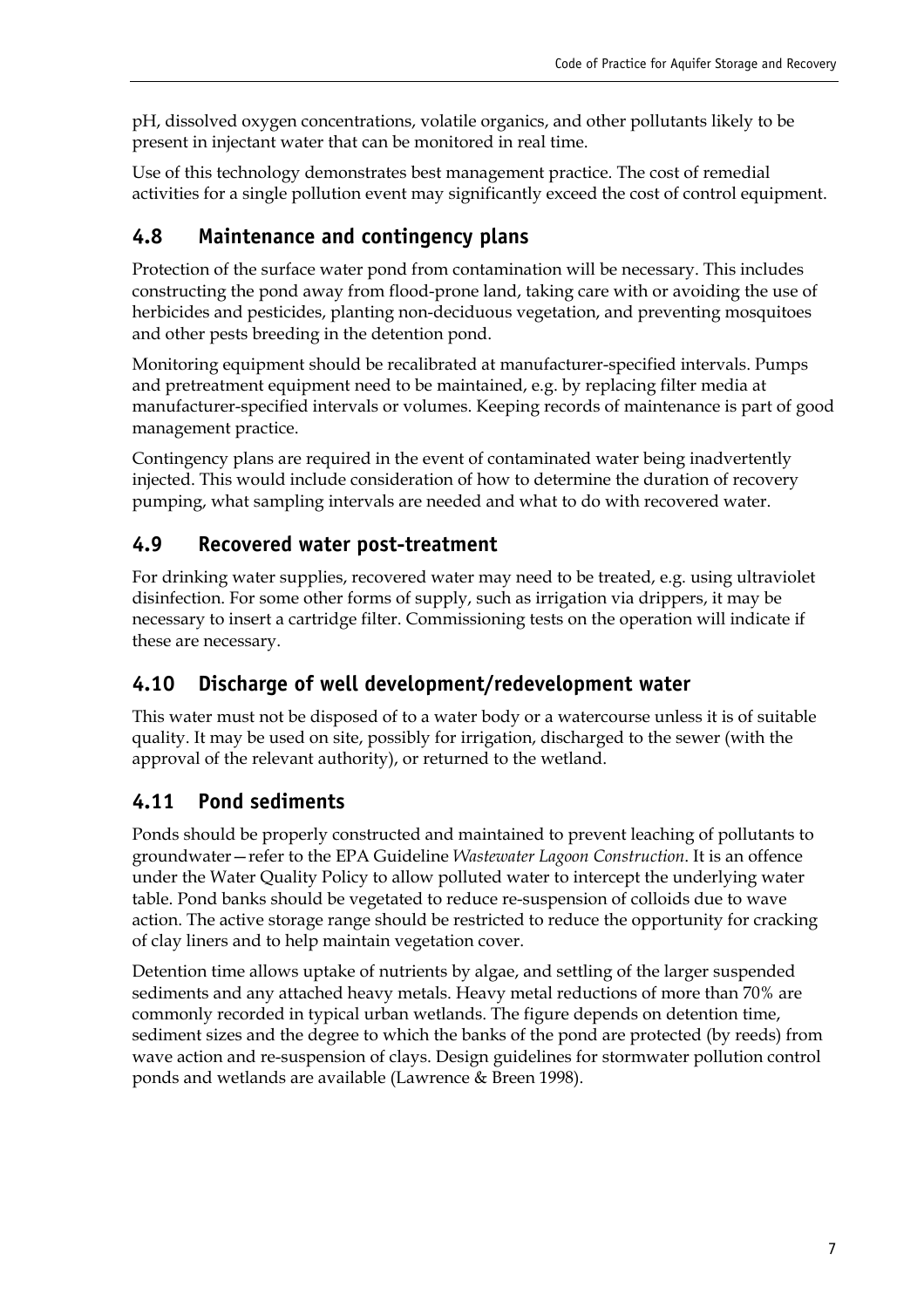### <span id="page-14-0"></span>**5 QUALITY OF WATER FOR INJECTION AND RECOVERY**

The selection of a storage aquifer and the quality of water that can be injected into it will be determined by the Water Quality Policy.

Designated environmental values of the recovered water, such as raw water for drinking, stock water, irrigation, ecosystem support and groundwater ecology are determined from:

- ambient groundwater quality, with reference to the National Water Quality Management Strategy (Australian Drinking Water Guidelines 1996, NHMRC & ARMCANZ; Australia & New Zealand Guidelines for Fresh and Marine Water Quality 2000, ANZECC & ARMCANZ), which specify guideline values for water quality parameters for various environmental values, and have been adopted as designated values contained in the Water Quality Policy
- local historical and continuing uses of those aquifers, where these differ from national and state guidelines; these should be taken into account at the catchment level through appropriate public consultation, most likely coordinated by catchment water management boards for aquifers within their stewardship (Guidelines for Groundwater Protection 1995, ARMCANZ & ANZECC).

Artificial recharge should improve or at least maintain groundwater quality.

#### <span id="page-14-1"></span>**5.1 Groundwater attenuation zones**

In some cases the impact of certain ground water pollutants can be diminished over time due to natural processes within the aquifer. Chemical, physical and microbiological processes can occur to ameliorate the harm or potential harm caused by these pollutants.

Attenuation zones can apply in a similar way to that in which mixing zones apply to surface waters. Water quality objectives do not need to be met within the defined attenuation zone but would apply outside the attenuation zone. Clause 15 of the Water Quality Policy places certain restrictions on the EPA when granting an attenuation zone - for example, if the zone's operation is unsustainable (Clause  $15(2)(d)(I)$ ).

### <span id="page-14-2"></span>**5.2 Aquifer selection criteria**

Factors to consider when choosing a suitable aquifer include:

- the environmental values of the aquifer
- sufficient permeability of the receiving aquifer
- salinity of aquifer water greater than injection water
- possible damage to confining layers due to pressure increases
- the adverse effects of reduced pressure on other groundwater users
- the higher recovery efficiencies of porous media aquifers
- the benefits of re-pressurisation of over-exploited aquifers
- the impacts on other aquifer users
- aquifer mineral dissolution, if any, and potential for well aquitard collapse.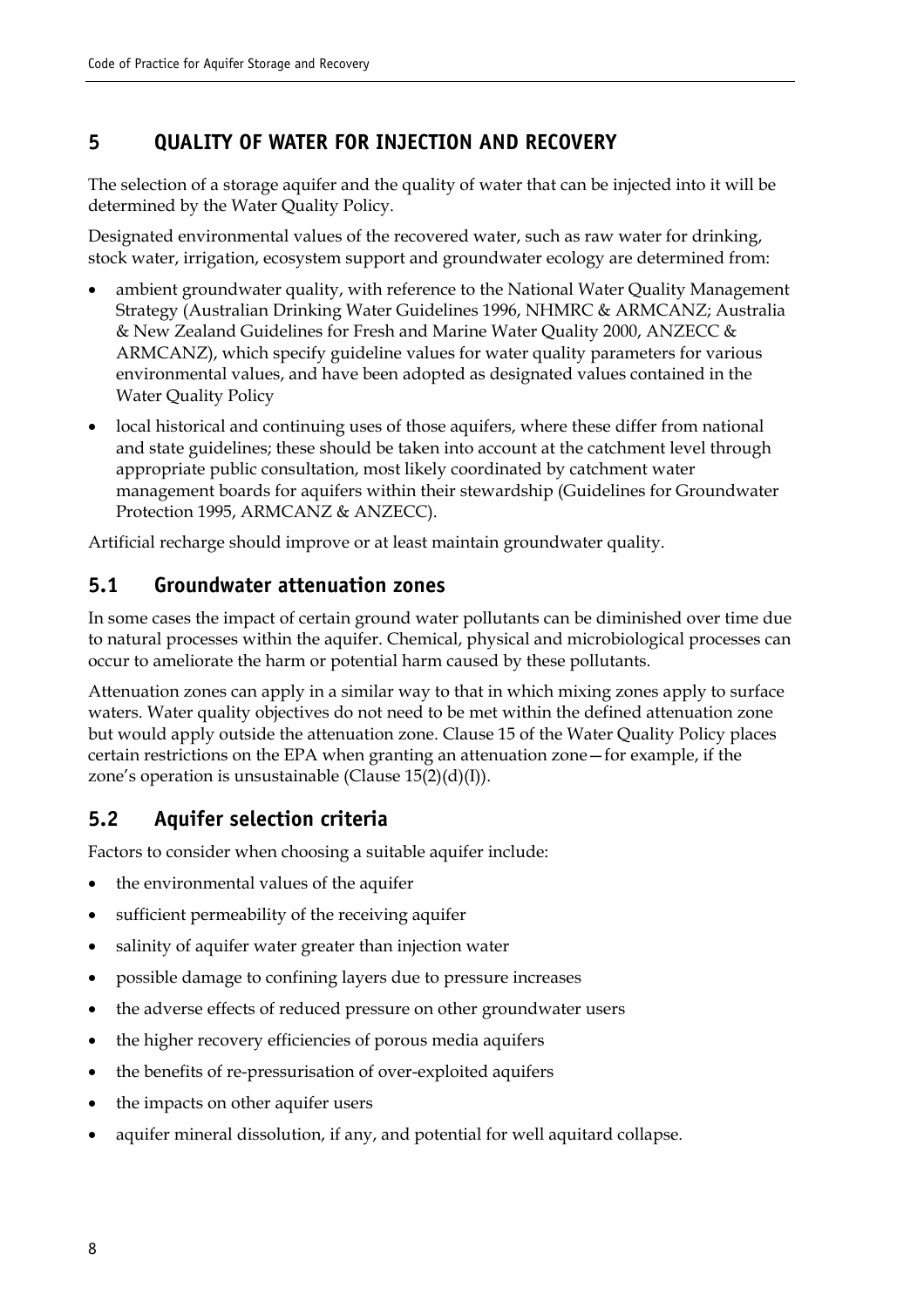#### <span id="page-15-0"></span>**6 MONITORING NEEDS**

Monitoring is necessary to provide assurance that groundwater quality is protected and that the recovered water is fit for its intended use, and to initiate contingency measures if 'failures' occur. Monitoring is also necessary to ensure that the system performs as intended, that volumes of recharge and recovery are known and that the injection pressures are acceptable. The effort needed for water quality monitoring will depend on the consequences and risks of contamination, which will depend on the barriers that have been established. Signals from equipment monitoring the quality of surface water both upstream of the intake to the detention storage and in the injection pipe can be used to shut down and prevent access of contaminated water into the pond and well. However, the range of parameters which can be monitored in real time is still only small (e.g. electrical conductivity (salinity), turbidity, temperature, pH and dissolved oxygen, as well as pressure and flow*).* 

For other pollutants, e.g. pesticides, pathogenic organisms or metals, it may be several weeks before laboratory analyses are available. This information can nevertheless be of value in demonstrating that the existing barriers are adequate, or determining whether further barriers such as additional pre-treatment are needed. The nature of those pollutants and their concentrations will determine whether some form of recovery or remedial action is required. If the time (or volume) interval between samples is sufficiently small, occasional high readings may be tolerated, as there may be sufficient information to limit the unknown mass of introduced pollutant to values smaller than those which would require aquifer decontamination procedures (e.g. pump and treat).

In accordance with best management practice, regular monitoring will be the responsibility of the proponent. As a guide, it is recommended that proponents of all projects which recharge more than 20 ML/year should install at least one continuous monitoring device (which controls a cutoff valve) for any variable which can be correlated with pollutant sources. For example, in harnessing urban stormwater the monitored variable may be turbidity, which has been found to be strongly correlated with metal and nutrient concentrations. In some rural catchments where surface flows can reach high salinities (which may be unacceptable for recharge), proponents should also monitor salinity as a control variable.

The EPA may grant an exemption from water quality criteria for the discharge of waste into underground waters (Clause 15 of Water Quality Policy) if monitoring can show that the concentration of pollutants is reduced by physico-chemical and microbiological processes (an 'attenuation zone').

It is strongly recommended that a monitoring program be designed and interpreted by a suitably qualified professional hydrogeologist, with the goal of protecting the environment.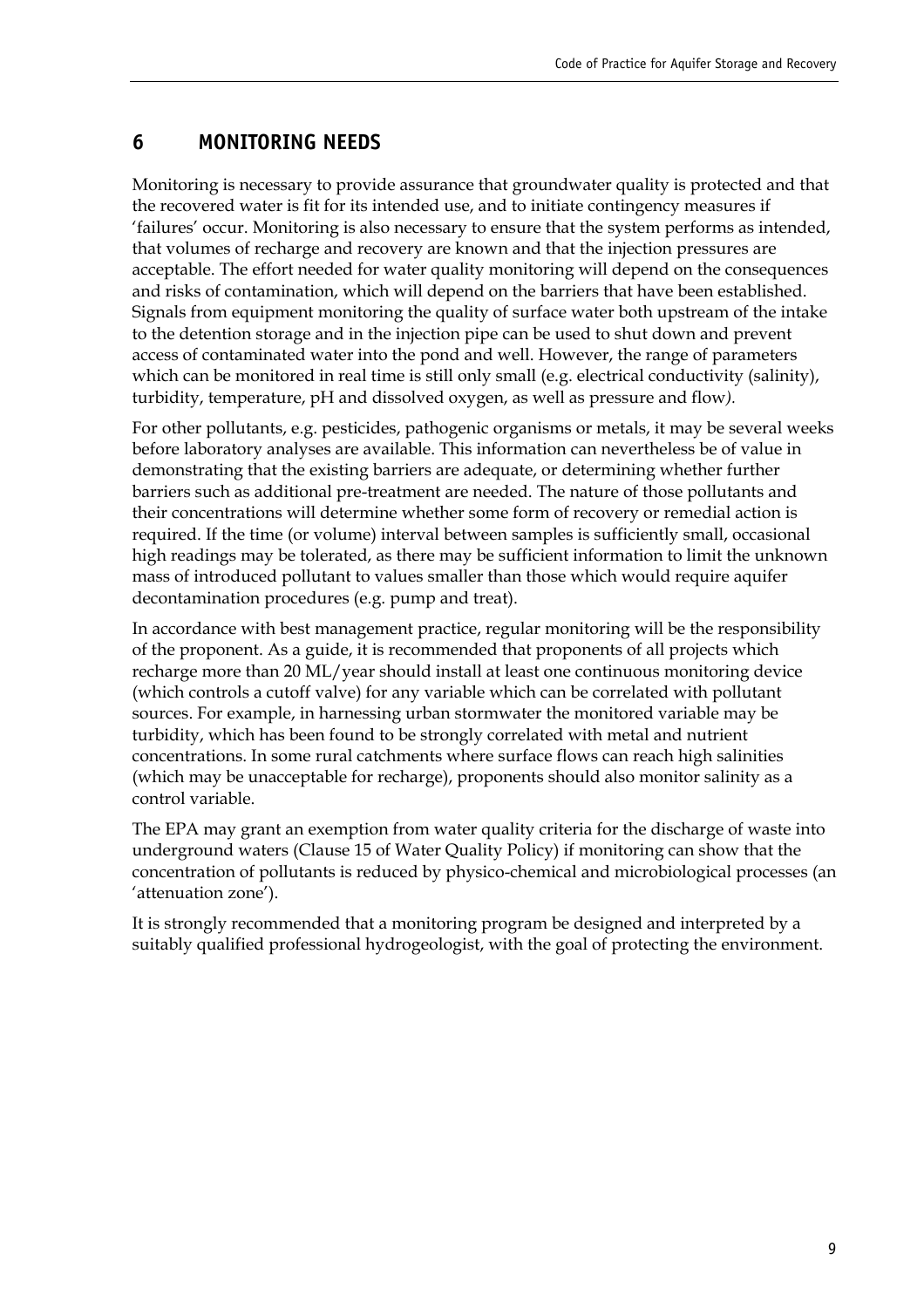#### <span id="page-16-0"></span>**7 ECONOMIC FACTORS**

It is important that privately owned ASR operations be economically viable so that the proponent has an ongoing commitment to maintaining the protective barriers and monitoring their effectiveness, and to maximising the overall performance of the project. Routine maintenance is needed to avoid the potentially large costs of bore clogging, equipment failure or recovery of polluted water. 'Trading off' treatment costs against the possibly higher costs of well redevelopment or pollution invariably favours higher treatment options.

The following diagram represents the decisions that need to be made to improve injectant water quality, and which impact on the economic feasibility of ASR.

<span id="page-16-1"></span>

Figure 3 Economics of ASR in relation to sustainability (from Dillon & Pavelic 1996)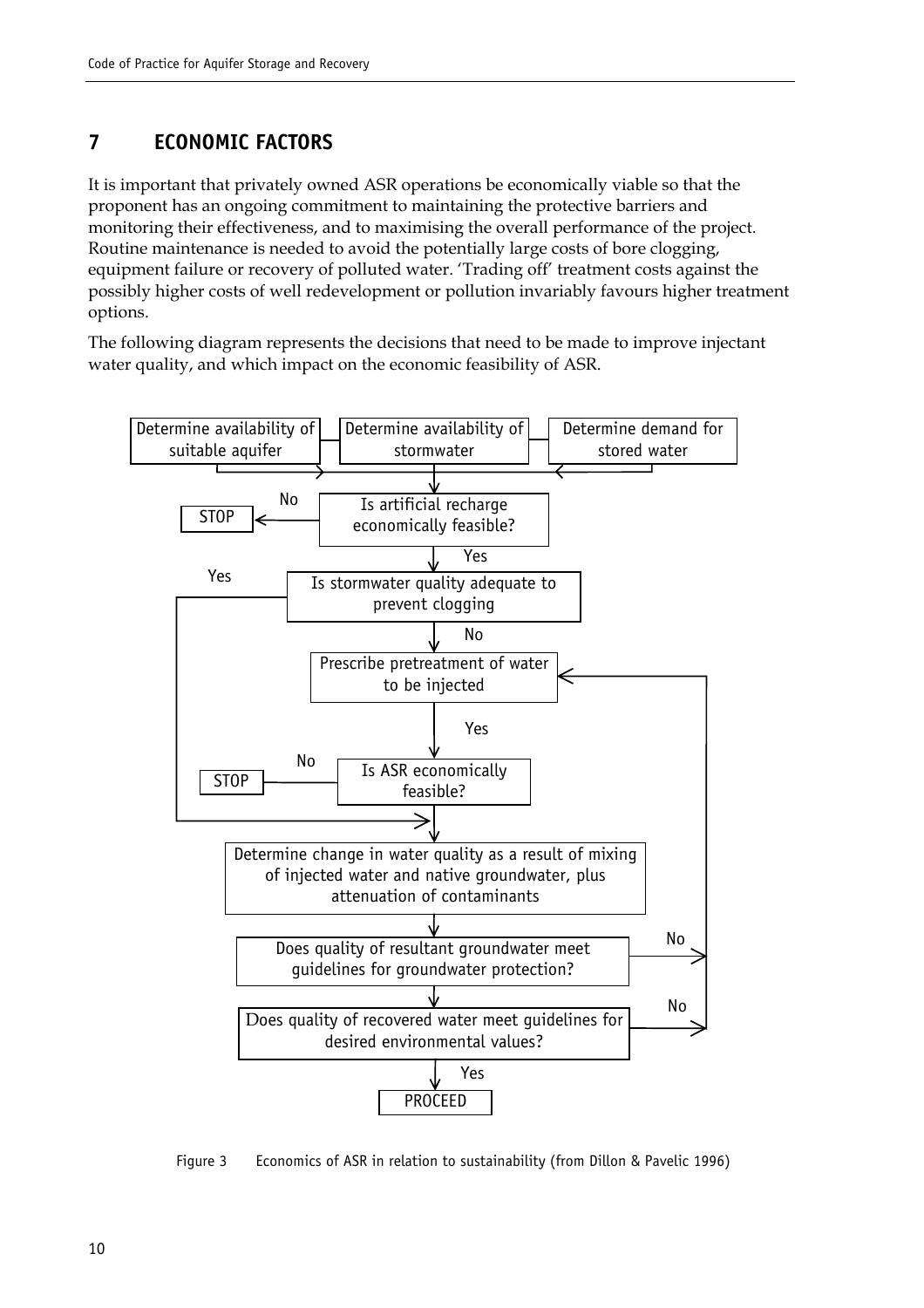## <span id="page-17-0"></span>**8 DOMESTIC SCALE ASR**

Domestic scale ASR schemes are subject to the same obligations to comply with the Water Quality Policy as commercial schemes. These include the obligation to protect the environmental values of our groundwater as outlined in the Water Quality Policy; noncompliance could result in the issuing of a fine or an Environment Protection Order.

Rising groundwater levels could cause: flooding of cellars; increased saline groundwater ingress to sewers; salt damp; differential movement of footings and cracking of houses; dryland salinity and death of salt- and water-sensitive vegetation; damage to pavements and roads; and submergence of underground utility services. Conversely, declining water levels due to an imbalance between recharge and extraction could affect differential settlement of footings, reduce or stop baseflows in urban streams, reduce yields of wells and, in coastal areas, induce salinisation. Furthermore, ASR increases opportunities for pollution of the shallow aquifer and the potential for human contact with polluted groundwater.

Given that there are limitations on the investment in failsafe control systems to prevent these potentially significant problems, it is necessary to have a guide for ASR in shallow systems that is practical and robust. Good design can reduce the amount of management ASR well owners will need to exert, but good management cannot be eliminated entirely, and all proponents of ASR wells should be aware of their ongoing responsibilities if ASR is to produce benefits with no adverse side effects.

The EPA does not support single dwelling ASR.

#### <span id="page-17-1"></span>**8.1 Principles and practices that will lead to sustainable operations**

It is recommended that domestic scale ASR in shallow aquifers not be undertaken in locations where water tables are already shallow (less than 5 m) or in areas where:

- saline groundwater ingress to sewers occurs
- water tables could rise to within 5 m of the soil surface as a result of ASR in areas of expansive clay soils
- other structures such as cellars or basements could be adversely impacted by rising water tables.

The water recharged must be of the highest possible quality, equivalent to roof runoff after first flush bypass, such as overflow from a rainwater tank, and must be filtered to prevent entry of leaves, pine needles and other gross pollutants into the well.

Runoff from paved areas must not be admitted, unless this has first passed through a sand filter. (This will also help to avert clogging of the well.) If cars or motorbikes or other machinery containing petrol, diesel, oil or other hydrocarbons are parked on a paved area which is part of the well's catchment, an oil-grease trap must be used in addition to a sand filter

An inventory should be made of other potential pollutants in the well's catchment and strategies devised to ensure these are excluded from the well, or are treated and removed before water enters the well.

The aquifer pressure must at all times be below ground level. To achieve this, injection should be by gravity drainage into the well, rather than by using a pressurised injection system, and there should be an overflow facility, e.g. to a garden area where excess water discharges to or to the urban stormwater drainage system.

At least the uppermost 2 m on the outside of the well casing must be cement grouted to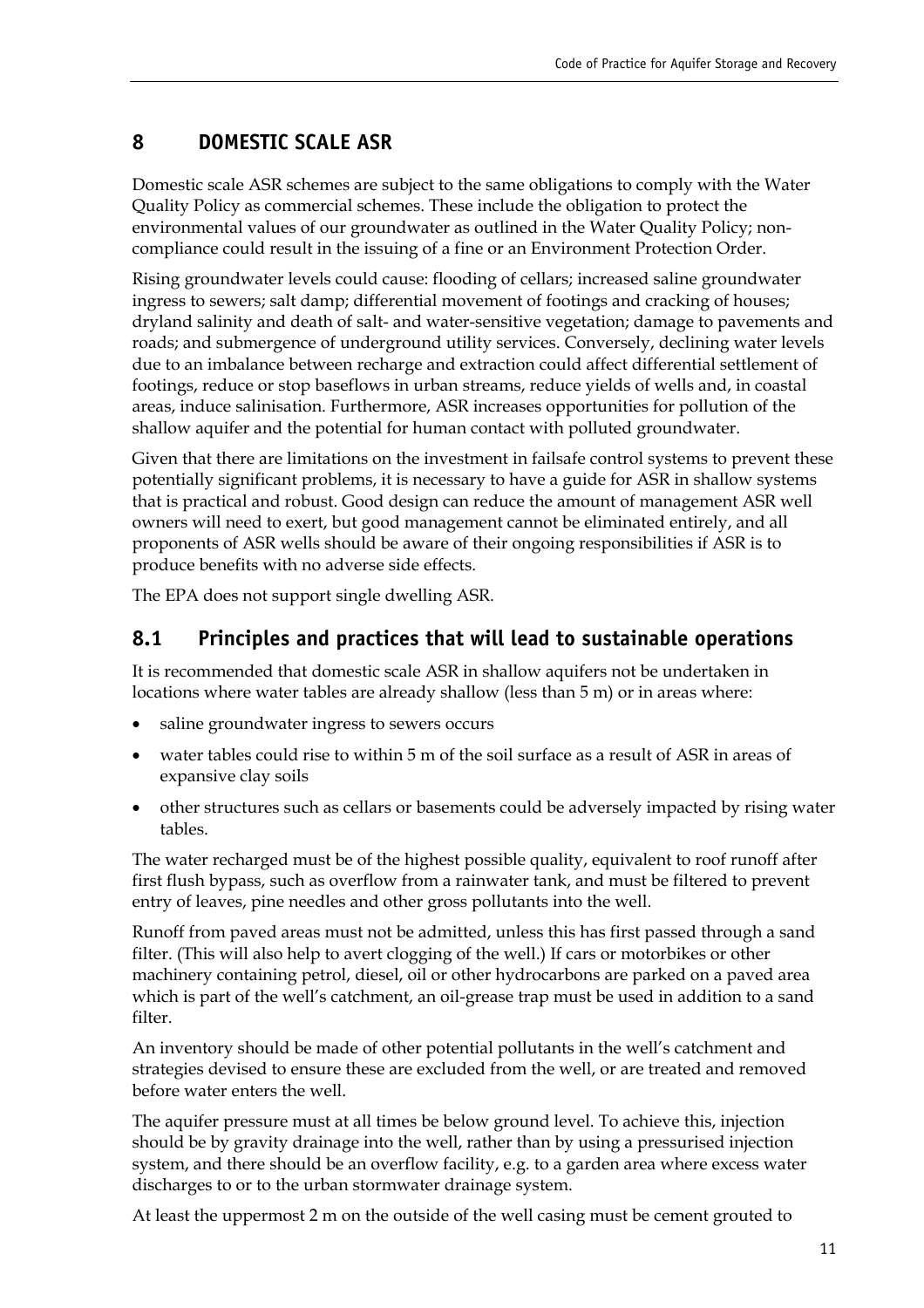prevent upward leakage outside the casing and waterlogging in the vicinity of the well.

The ASR scheme should record water entering the well and water extracted from the well, with a view to keeping these approximately in balance. Ideally, two water meters should be used, and annual records of recharge and discharge maintained.

In areas where groundwater levels are deep or declining, there may be a requirement to ensure that groundwater recharge exceeds extraction over a given period of several years.

Where native groundwater is saline, care will be needed that the salinity of recovered water is acceptable for irrigating salt-tolerant species, especially towards the end of summer. During the first few years of operation, withdrawal should be less than recharge to improve the salinity of subsequently recovered water.

The well should have provision for groundwater level measurements, such as a tube within the well through which a water level monitoring probe can pass. The owner should have access to a water level monitoring probe and an electrical conductivity meter, and hands-on training in how to use these.

Water level and salinity should be recorded at least every six months, at the end of the wet and dry seasons. Without water injection and extraction flow meters, there should be at least an additional two water level measurements recorded, in December/January and June/July annually.

If water tables rise or fall by more than 2 m at the same time of year over a course of five years (when neither recharge nor discharge is occurring), meters should be installed, and bore owners should aim to increase either net discharge or net recharge so as to re-establish a local groundwater balance.

The well needs to have a permanently equipped pump which can be activated intermittently in winter to purge suspended solids that accumulate in the well during injection. This water should be discharged to lawns or gardens and may be allowed to enter the stormwater system (the Water Quality Policy will apply).

When a property containing an ASR well is sold, the new owner should be alerted to the management requirements. If they are unwilling to adopt these requirements, the well should be locked or backfilled with bentonite pellets or concrete by an appropriately qualified contractor, the State Government's well-licensing group notified, and stormwater diverted.

When several neighbours combine to establish a single ASR well, a legal agreement needs to set out the obligations for each of the parties, covering the costs of maintenance of the well, supply of stormwater and maintenance of the well catchment, ownership of recovered water, keeping of records and the consequences of changes in ownership of any of the properties.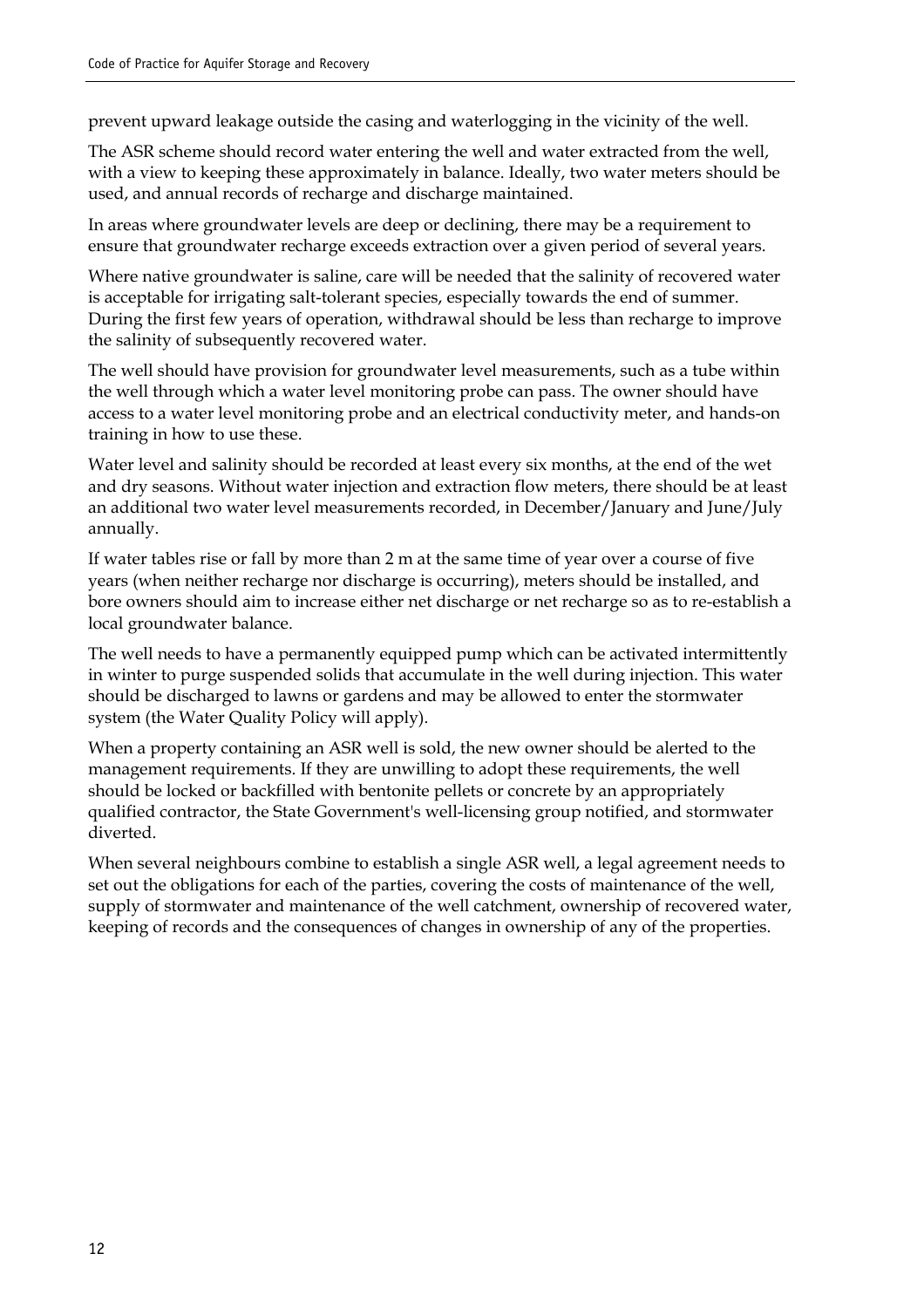#### <span id="page-19-0"></span>**FURTHER READING**

Bramley, H, Keane, R & Dillon, P 2000, 'The potential for ingress of saline groundwater to sewers in the Adelaide metropolitan area: an assessment using a geographical information system', Centre for Groundwater Studies Report No. 95.

Dillon, PJ 1996, 'Business opportunities in storage and reuse of stormwater and treated wastewater', MBA report of supervised project, University of Adelaide.

Dillon, PJ & Pavelic, P 1996, 'Guidelines on the quality of stormwater and treated wastewater for injection into aquifers for storage and reuse', Research Report No 109, Urban Water Research Association of Australia.

Dillon, PJ, Pavelic, P, Rattray, K, Schultz, M, Winkler, IG, Ragusa, SR, Stanger, G & Armstrong,  $D$  1995,  $\dot{T}$ he quality of water in the upper quaternary aquifer at three selected sites in the Adelaide metropolitan area<sup>'</sup>, GROUNDWATER WATCH: a study involving South *Australian high school students*, Centre for Groundwater Studies Report No 60.

Dillon, P, Pavelic, P, Sibenaler, X, Gerges, N, & Clark, R 1997, 'Aquifer storage and recovery of stormwater runoff<sup>'</sup>, Australian Water & Wastewater Association, *Water* 24 (4) pp. 7-11.

Dillon, P, Pavelic, P, Toze, S, Ragusa, S, Wright, M, Peter, P, Martin, R, Gerges, N, & Rinck-Pfeiffer, S 1999, 'Storing recycled water in an aquifer: benefits and risks'. Australian Water & Wastewater Association, *Water* 26 (5) pp. 21-29.

Dillon, P, Martin, R, Rinck-Pfeiffer, S, Pavelic, P, Barry, K, Vanderzalm, J, Toze, S, Hanna, J, Skjemstad, J, Nicholson, B & Le Gal La Salle, C 2003, 'Aquifer storage and recovery with reclaimed water at Bolivar, South Australia', Proceedings of the AWA SA Regional Conference *2003,* and *Proceedings of 2nd Australian Water Recycling Symposium 2003.*

 Dillon, P, Toze, S, Pavelic, P, Skjemstad, J, Davis, G, Miller, R, Correll, R, Kookana, R, Ying G.-G, Filderbrandt, S, Banning, N, Gordon, C, Wall, K, Nicholson, B, Vanderzalm, J, Le Gal La Salle, C, Giber, M, Ingrand, V, Guinamant, J-L, Stuyfzand, P, Prommer, H, Greskowiak, J, Swift, R, Hayes, M, O'Hara, G, Mee, B, Johnson, I 2003, *Water quality improvements during aquifer storage and recovery* - vol. 1, Subsurface Processes for Water Quality Improvement, AWWARF Project 2618 - final report.

Dillon, P, Toze, S, Pavelic, P, Skjemstad, J, Chen, Z, Gobet, P, Herczeg, A, Martin, R, Howles, S, Gerges, N, Dennis, K, Vanderzalm, J, Le Gal La Salle, C, Oliver, Y, Nicholson, B, Sovich, T, Hutchinson, A, Woodside, G, Tognolini, M, Sheikholesami, A, Caughey, M, Brothers, K, Katzer, T, Leising, J, Quinn, W, Mirecki, J, Petkewitch, M, Conlon, K, Campbell, B, Stuyfzand, P, Bunnik, J, Medema, GJ, Vogelaar, AJ, Wakker, J, Rattray, K, Martin, M, Xu, C, Von Hofe, F, Webb, J, Myers T 2003, *Water quality improvements during aquifer storage and recovery* – vol. 2, Compilation of Information from Existing ASR Sites, AWWARF Project  $2618$  – final report.

Lawrence, I and Breen, P 1998, *Design guidelines: Stormwater pollution control ponds and wetlands,* Cooperative Research Centre for Freshwater Ecology.

Martin, RR, 'Sustainability of supplies from a coastal aquifer and the impact of artificial recharge', MSc thesis, School of Earth Sciences, Flinders University, 1996.

National Water Quality Management Strategy 1992, *Australian water quality guidelines for fresh and marine waters,* ANZECC, Canberra.

National Water Quality Management Strategy 1995, *Guidelines for groundwater quality protection in Australia,* ARMCANZ and ANZECC, Canberra.